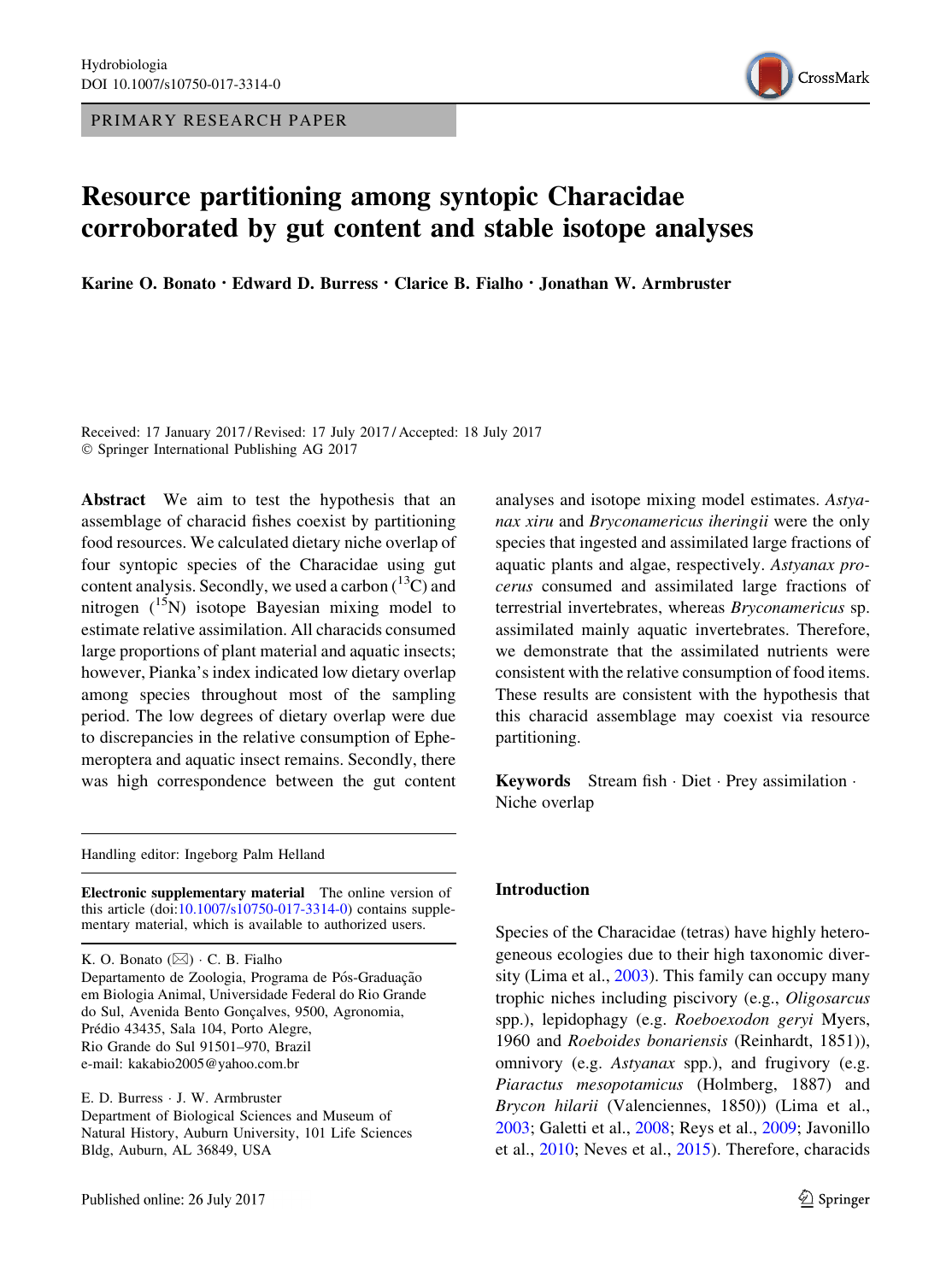ingest a wide variety of food items, occupy different parts of the food web, and range from generalists to specialists. The characid genera Astyanax and Bryconamericus are the most speciose genera in the family with species normally occurring in high abundance in rivers and streams. These species, particularly the Neotropical ones, exhibit varied diets and may function as herbivores, omnivores, or mesopredators in the ecosystems they inhabit (Winemiller et al., [2008;](#page-13-0) Burress et al., [2013\)](#page-11-0). Moreover, they have the ability to change their feeding habits (mainly Bryconamericus) in response to variation in prey availability (Abelha et al., [2001;](#page-11-0) Orciolli & Benne-mann, [2006](#page-12-0); Brandão-Gonçalves et al., [2009;](#page-11-0) Bonato et al., [2012\)](#page-11-0).

According to Gerking ([1994\)](#page-12-0), there was resistance to classify fish as herbivorous, because it was believed that an herbivorous diet would prevent proper growth and reproduction. This is a consequence of fish intestines not producing enzymes capable of breaking down plant cells (e.g., cellulose); therefore, fishes need other tools to assist with breakdown of plant materials such as microorganisms that produce necessary enzymes, mechanical processing to physically rupture cell walls, and/or longer guts to allow for higher intake of food and to maintain the food in the gut for a longer time to maximize nutrient assimilation (German et al., [2009](#page-12-0); Wagner et al., [2009;](#page-13-0) Pelster et al., [2015\)](#page-12-0). Accordingly, many studies suggest that fishes can assimilate ingested plants and that plants can provide sufficient nutritional value to support proper growth (Hemmi & Jormalainen, [2002](#page-12-0); Smit et al., [2006;](#page-13-0) Clements et al., [2009](#page-11-0)).

There are several methods to quantify the diets of fishes. Stomach content analysis usually indicates food consumed recently, but not the dietary patterns over time or differential assimilation because of differences among food items associated with detectability, measurability, and digestibility (Beneditto et al., [2013](#page-11-0); Park et al., [2015](#page-12-0)). Stable isotope studies may provide evidence about the relative amounts of nutrients derived from plant and animal origins. The stable isotopes of nitrogen ( $\delta^{15}$ N) and carbon ( $\delta$ <sup>13</sup>C) provide powerful tools for estimating trophic positions that integrate the assimilation of energy and carbon flow to consumers in food webs (DeNiro & Epstein, [1981;](#page-11-0) Post, [2002\)](#page-13-0). This technique is based on the observation that the isotopic ratios of a consumer are dependent upon the ratios of its diet such

that there is a consistent trophic enrichment factor between consumer and diet (Anderson & Cabana, [2007;](#page-11-0) Di Beneditto et al., [2011,](#page-11-0) [2012;](#page-11-0) Compson et al., [2014;](#page-11-0) Cresson et al., [2016](#page-11-0)). Stable isotopes of nitrogen  $(\delta^{15}N)$  can be used to estimate trophic level and relative food assimilation over time, and carbon  $(\delta^{13}C)$ indicates different sources of carbon (i.e. aquatic or terrestrial) (DeNiro & Epstein, [1978;](#page-11-0) Peterson & Fry, [1987;](#page-12-0) Fry, [2008](#page-11-0)). Thus, gut content and isotope analyses may provide complementary answers about the trophic ecology of species (Genner et al., [1999](#page-12-0); Bearhop et al., [2004](#page-11-0); Quevedo et al., [2009](#page-13-0)) and can be used to compare rates of consumption and assimilation. Using multiple approaches allows for more robust assertions about the trophic patterns and trophic interactions among species such as coexistence by food niche partitioning.

Here, we evaluated the ecological relationships among four characid species occurring syntopically in Southern Brazil in the Caixões River: Astyanax procerus Lucena et al., [2013a](#page-12-0); Astyanax xiru Lucena et al., [2013b;](#page-12-0) Bryconamericus iheringii (Boulenger, 1887); and Bryconamericus sp. More specifically, we focus on potential mechanisms by which they coexist through resource partitioning. Therefore, to understand the complex trophic relationships among these four syntopic characid species, the objectives of this study were to (i) evaluate the relative consumption of food items as described by gut contents analyses, (ii) estimate the relative assimilation of those prey items with isotopic analyses, and (iii) assess the existence of resource partitioning among these species based on their diets.

## Materials and methods

## Sampling

We studied four syntopic species of Characidae in the Caixões River (S29°01'54"/W52°49'25.1"). This stream is located in the Alto Jacuí sub-basin that belongs to the Patos Lagoon drainage in Rio Grande do Sul, Brazil. For gut content analysis, fish were collected in 2012 and 2013 bimonthly. We sampled fish using electrofishing. Fish were euthanized with 10% eugenol (Vidal et al., [2008](#page-13-0); Lucena et al., [2013a](#page-12-0)), fixed in 10% formalin, and then transferred to 70% alcohol for preservation. Fish were identified in the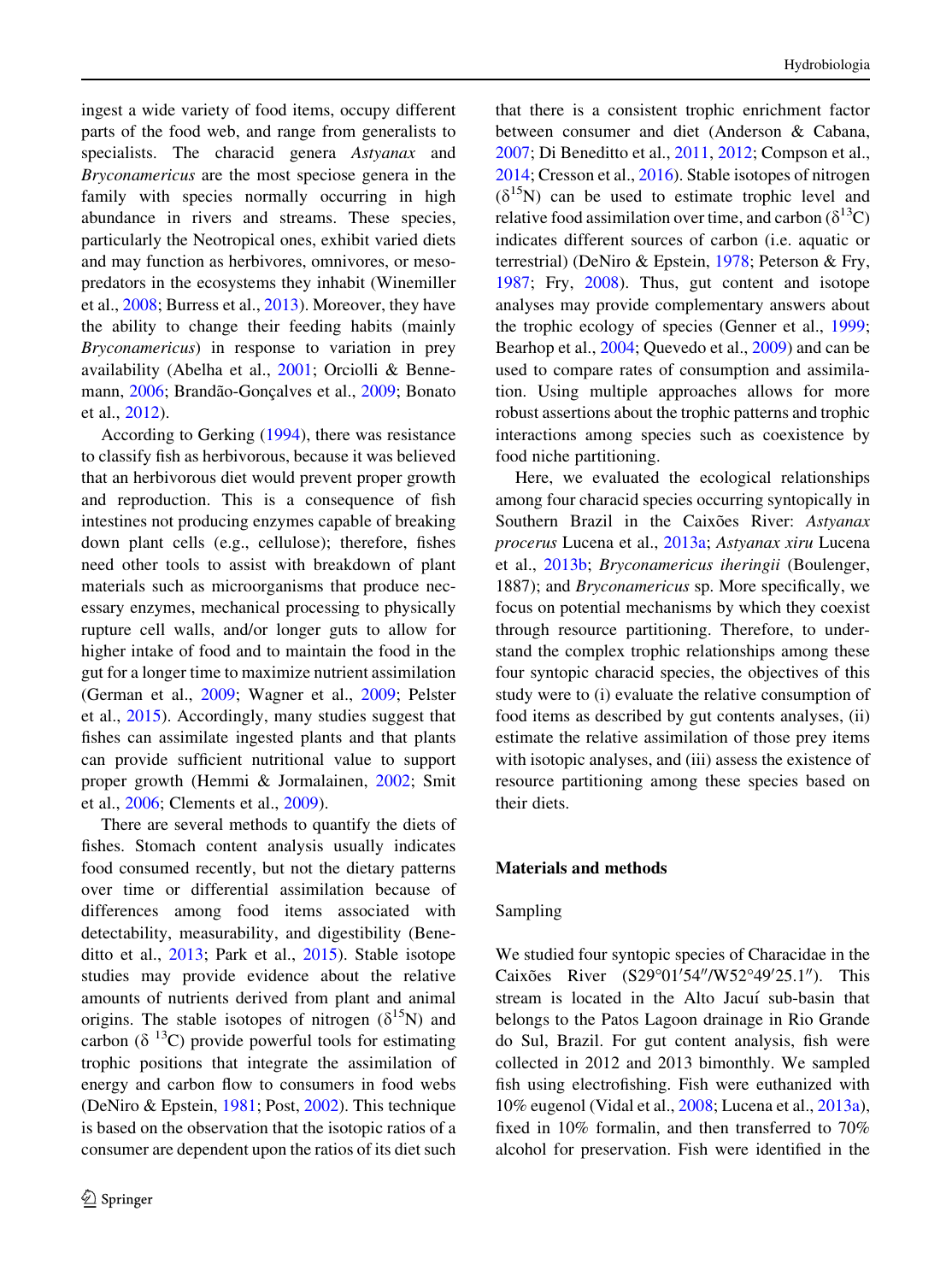laboratory with identification keys and voucher specimens were deposited in the fish collection of the Departamento de Zoologia at the Universidade Federal do Rio Grande do Sul (Astyanax procerus— UFRGS 19323, Astyanax xiru—UFRGS 19326, Briconamericus iheringii—UFRGS 19974, Bryconamericus sp.—UFRGS 17931).

For isotope analysis, sampling occurred in the same location, but in February 2015 using the same method cited above. Fishes and possible prey items were temporarily stored on ice in the field and later stored in  $a - 80^{\circ}$ C freezer in the laboratory. The fishes used for all analyses were representative of adult size classes. Additionally, we manually sampled invertebrates that represent potential prey items, including (i) aquatic insects (Ephemeroptera, Trichoptera, Plecoptera, Lepidoptera larvae, Megaloptera, Coleoptera larvae and adult), (ii) terrestrial insects (Lepidoptera larvae, adult Hemiptera, adult Coleoptera, adult Orthoptera, adult Hymenoptera (i.e., ants and bees), and adult Odonata), (iii) other invertebrates (Aegla sp., Oligochaeta, Bivalvia, snail, and Araneae) and (iv) plants (terrestrial leaves, periphyton, Bryophytae and aquatic plants (Podostemaceae)).

## Gut contents

Stomachs were dissected and then preserved in 70% alcohol. Stomach contents were identified under optical and stereoscopic microscopes to the lowest taxonomic level possible. Food items were identified using identification keys for invertebrates (Merritt and Cummins [1996](#page-12-0); Costa et al., [2006;](#page-11-0) Mugnai et al., [2010\)](#page-12-0). Food items were then quantified according to the volumetric method (i.e., the total volume of a food item consumed by the fish population given as a percentage of the total volume of all stomach contents (Hyslop, 1980)) using graduated test tubes and a glass counting plate (Hellawell and Abel [1971](#page-12-0)).

#### Feeding overlap

We used Pianka's index (Pianka, [1973](#page-13-0)) to estimate the species' feeding overlap within each sampling month to test the assumptions of niche overlap theory (Pianka, [1974](#page-13-0); Ross, [1986](#page-13-0)). Overlap values range from zero to one, where zero indicates the absence of overlap and one indicates complete overlap. We established three categories to improve understanding of the overlap results, high overlap is depicted by overlap values  $>0.6$ , intermediate overlap by overlap values between 0.4 and 0.6, and low overlap depicted by values  $< 0.4$  (Grossman, [1986\)](#page-12-0).

To evaluate the significance of Pianka's index, we used the null model with a RA3 algorithm (Winemiller & Pianka, [1990](#page-13-0)). We performed 9999 Monte Carlo randomizations that represent a null model that we can compare (mean niche overlap values for all group pairs) with the observed data. In this model, mean overlap values that are significantly lower than those expected by chance might indicate food partitioning; however, values higher than those expected by chance might indicate food sharing (Albrecht & Gotelli, [2001\)](#page-11-0). The observed results were compared with the null model at the significance level  $p < 0.05$  to evaluate if the observed pattern differs of the overlap values simulated at random. Both feeding overlap and null model were calculated using the prey volumes (Online Resource 1) and they were computed using R Project for Statistical Computing program (version 3.2.3) in the EcoSimR package (version 0.1.0) (R Core Team, [2016\)](#page-13-0). Pairwise Pianka's niche overlaps were calculated using the 'spaa' R package (Gotelli, [2000](#page-12-0); Zhang, [2004\)](#page-13-0).

#### Stable isotope methods

We dissected a sample of caudal muscle tissue A. procerus ( $N = 6$ ; 39.7  $\pm$  7.2 mm), A. xiru ( $N = 4$ ;  $41.3 \pm 8.5$  mm; SL), B. *iheringii* ( $N = 5$ ; 58.9  $\pm$  5.1 mm), and *Bryconamericus* sp. ( $N = 5$ ;  $61.8 \pm 7.0$  mm), which were then lyophilized until dry (i.e., asymptotic mass), ground into a homogenous powder and weighed into tin capsules. Invertebrates and basal resources were lyophilized whole and homogenized. Samples were analyzed for  $15N$  and  $13^{\circ}$ C at the University of Georgia stable isotope laboratory (Athens, Georgia, USA). All values are written in delta notation, which represents the deviation of stable isotope ratios  $(^{13}C^{12}C$  and  $^{15}N^{14}N$ ) from universal standards: PDB limestone (C) and atmospheric nitrogen (N). Lipid content can bias  $^{13}$ C analysis (Post et al., [2007\)](#page-13-0) because lipids are depleted relative to proteins and carbohydrates. However, consumer C:N ratios were less than 3.5 indicating that lipid content was sufficiently low to prevent bias (Post et al., [2007](#page-13-0)). Furthermore, lipid content (i.e., as estimated from C:N) was similar among consumers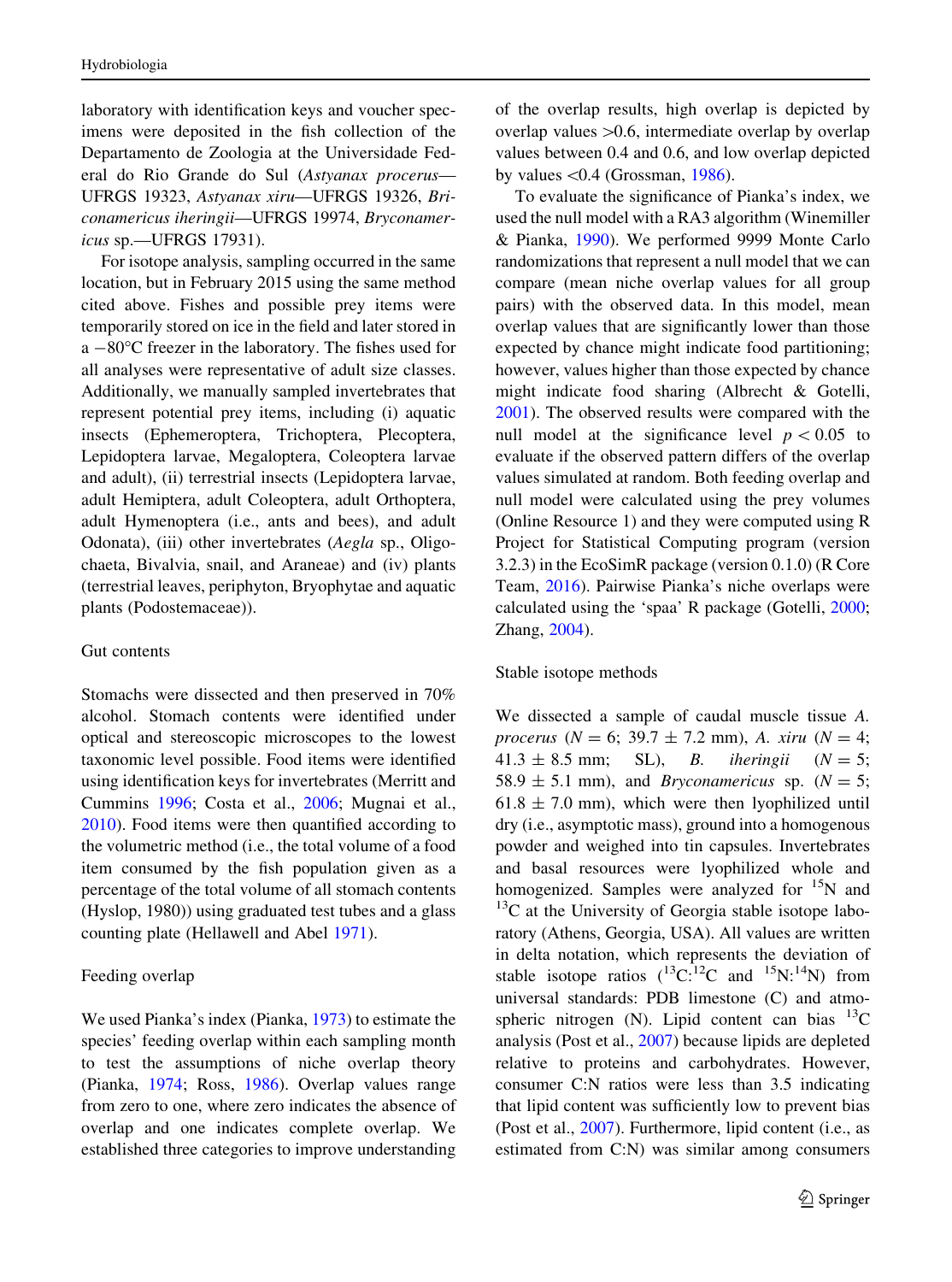suggesting uniform effects (if any) from lipids, thus limiting potential bias in our analyses.

To estimate the relative assimilation of prey items, we employed the SIAR Bayesian mixing model (Parnell et al., [2010\)](#page-12-0). Potential prey items were partitioned into five functional groups based on their type and origin (aquatic plants, aquatic invertebrates, terrestrial plants, terrestrial invertebrates and algae). We incorporated error associated with (1) fractionation estimates and (2) variation in consumer and source isotope ratios. We used fractionation factors based on generic rates supported by meta-analyses (Post, [2002\)](#page-13-0): 3.54% and  $0.5\%$  for  $15N$  and  $13C$ , respectively. We incorporated error (e.g., SD) associated with these rates as they were reported in Post  $(2002)$  $(2002)$  $(2002)$ : 0.98%  $(^{15}N)$ and 1.3‰  $(^{13}C)$ . To prevent erroneously attributing prey items that are not consumed, we utilized a threshold to determine what prey items were included in the models. Any prey items (or functional groups) that represented  $\geq 5\%$  of the gut contents by volume were included for that consumers' model. Therefore, our estimates are not independent assessments of these consumers' diets, but rather estimates of the relative assimilation of known food resources. The model was run for 500,000 generations, with data recorded every 50,000, and 10% burnin.

## **Results**

## Gut contents

Collectively, the species fed upon 38 food items (Table [1\)](#page-4-0). The items consumed most by Astyanax procerus were Oligochaeta (18%), adult Hymenoptera (18%), terrestrial plants (15%), aquatic plants  $(15\%)$ , and aquatic insects remains  $(10\%)$ . Astyanax xiru ingested primarily terrestrial plants (39%), aquatic plants (35%), and Sarcophagidae (14%). Bryconamericus iheringii was the only species that ingested detritus (26%) and filamentous algae in high proportions (9%), and also consumed aquatic insect remains (19%) and terrestrial plants (14%). Lastly, Bryconamericus sp. consumed mostly aquatic insects such as Ephemeroptera (48%), Trichoptera (11%) and aquatic Lepidoptera larvae (13%) (Table [1](#page-4-0)).

## Feeding overlap

Pianka's index indicated low feeding overlap among the majority of sampling months (Table [2](#page-5-0)). In December 2012, there was an intermediate overlap and June 2013 was the only month that had a high overlap (Table [2](#page-5-0)). The higher overlap during these months resulted from sharing of few resources. In December, all four species consumed large proportions of Ephemeroptera (Fig. [1\)](#page-6-0). The overlap among A. procerus, A. xiru, and B. iheringii was also due to higher intake of terrestrial plants, and also between A. procerus, B. iheringii, and Bryconamericus sp., which consumed more aquatic insect remains. Based on pairwise comparisons, the only niche overlaps that were high in December 2012, where those between B. iheringii and A. procerus and between Bryconamericus sp. and A. xiru, whereas all other pairwise comparisons exhibited low niche overlap (Table [3](#page-6-0)). In June 2013 (Fig. [1](#page-6-0)), A. xiru was not sampled. The overlap among B. iheringii, Bryconamericus sp., and A. procerus resulted from the consumption of large proportions of Ephemeroptera and secondary consumption of aquatic insects remains (Fig. [1\)](#page-6-0). Additionally, aquatic Lepidoptera larvae were consumed by both Bryconamericus species (Fig. [1\)](#page-6-0). Based on pairwise comparisons, in June 2013, niche overlap was high between B. iheringii and Bryconamericus sp. as well as between B. iheringii and A. procerus (Table [3\)](#page-6-0). The only species that exhibited high overlap values in December 2012 and June 2013 were B. iheringii and A. procerus (Table [3](#page-6-0)).

## Stable isotopes

The four focal characid species were more enriched  $in^{15}N$  ratios than all surveyed prey items (Fig. [2](#page-7-0)). Astyanax xiru and A. procerus had similar  ${}^{15}N$  and  ${}^{13}C$ ratios, whereas *B*, *iheringii* was depleted in their  $^{13}$ C ratios, and Bryconamericus sp. was enriched in their  $15$ N ratios (Fig. [2](#page-7-0)). The prey items exhibited diverse isotope ratios and functional groups of these items were generally isotopically distinct (Table [4;](#page-7-0) Fig. [2](#page-7-0)). Based on estimates using a dual-isotope SIAR Bayesian mixing model, Astyanax xiru assimilated large fractions of terrestrial invertebrates and aquatic plants (Table [4;](#page-7-0) Fig. [3](#page-8-0)a). In contrast, A. procerus also assimilated large fractions of terrestrial invertebrates, but may also assimilate large fractions of aquatic plants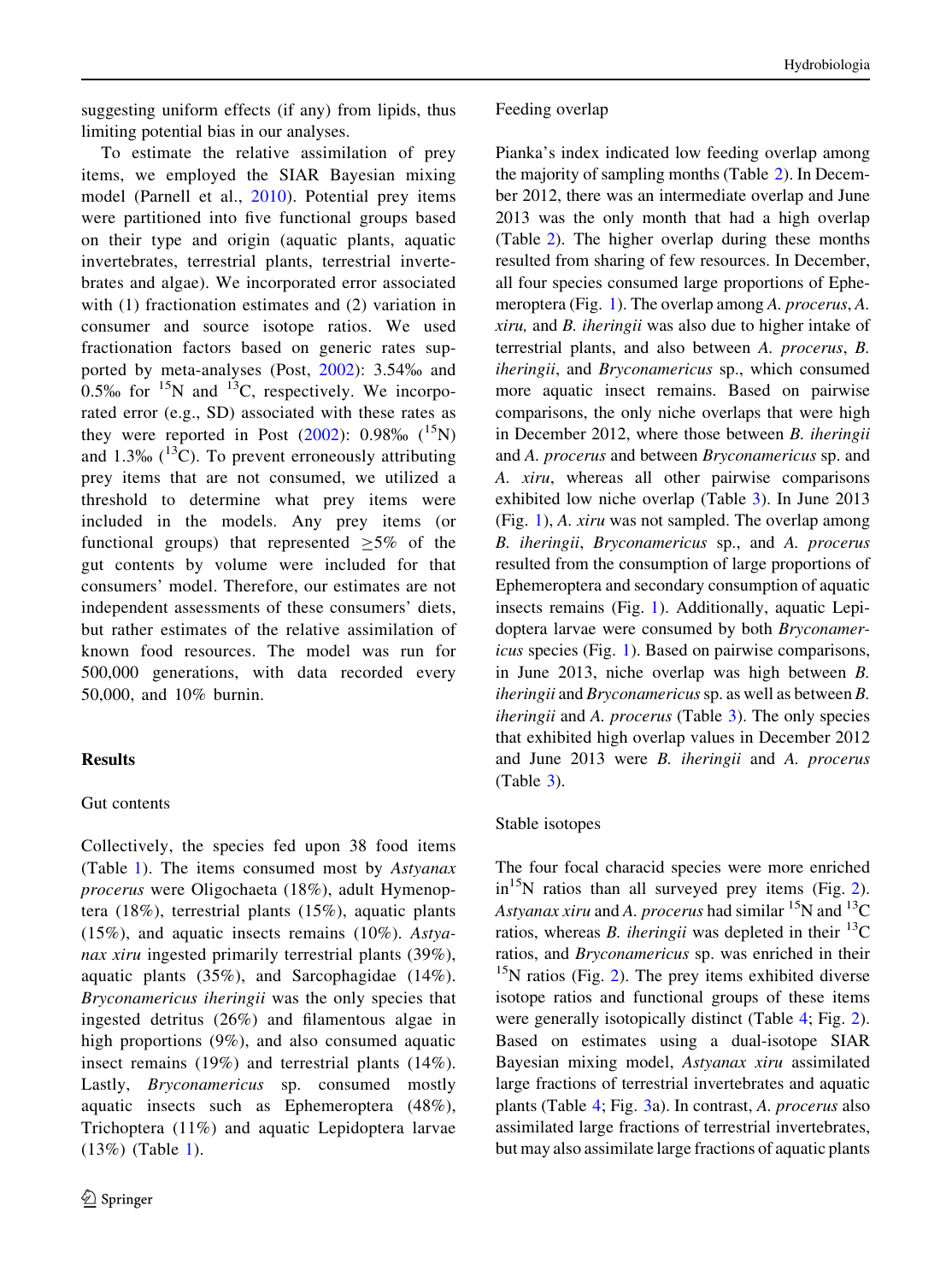| Origin and trophic categories of items | Astyanax procerus        | Astyanax xiru | Bryconamericus iheringii | <i>Bryconamericus</i> sp. |
|----------------------------------------|--------------------------|---------------|--------------------------|---------------------------|
| Autochthonous                          |                          |               |                          |                           |
| Aquatic insects                        |                          |               |                          |                           |
| Chironomidae                           | $\ast$                   | $\ast$        | $\mathbf{1}$             | 3                         |
| Simuliidae                             | $\ast$                   | $\mathbf{1}$  | *                        | 6                         |
| Psychodidae                            |                          |               |                          | *                         |
| Empididae                              |                          |               |                          | *                         |
| Tabanidae                              | $\ast$                   |               |                          |                           |
| Diptera pupae                          | $\ast$                   |               | *                        | *                         |
| Simuliidae pupae                       | $\ast$                   | $\ast$        | -                        | *                         |
| Trichoptera                            | $\mathbf{1}$             | $\ast$        | $\overline{c}$           | 11                        |
| Trichoptera pupae                      | $\overline{\phantom{0}}$ |               | <u>.</u>                 | $\ast$                    |
| Ephemeroptera                          | 3                        | $\mathbf{1}$  | 6                        | 48                        |
| Plecoptera                             | $\ast$                   | 1             | $\mathfrak{2}$           | 3                         |
| Odonata nymph                          | $\overline{2}$           |               | $\mathbf{1}$             | $\mathbf{1}$              |
| Aquatic Coleoptera larvae              | $\ast$                   |               | $\mathbf{1}$             | $\mathbf{1}$              |
| Aquatic Lepidoptera larvae             | $\ast$                   | ∗             | $\mathbf{1}$             | 13                        |
| Aquatic insects remains                | 10                       |               | 19                       | 6                         |
| Other aquatic invertebrates            |                          |               |                          |                           |
| Nematoda                               |                          |               |                          | $\ast$                    |
| Gastropoda                             | $\ast$                   |               | *                        | *                         |
| Scale                                  | $\ast$                   |               | $\ast$                   | *                         |
| Aquatic plants                         | 15                       | 35            | 5                        |                           |
| Algae                                  |                          |               |                          |                           |
| Diatomacea algae                       | -                        | -             | 2                        | *                         |
| Filamentous algae                      | $\mathbf{1}$             | $\mathbf{1}$  | 9                        | *                         |
| Organic matter                         |                          |               |                          |                           |
| Undetermined organic matter            | $\overline{c}$           | 6             | 8                        | *                         |
| Vegetal organic matter                 | $\mathbf{1}$             |               |                          | $\mathbf{1}$              |
| Animal organic matter                  | $\ast$                   |               | $\ast$                   | *                         |
| Detritus                               | ÷                        |               | 26                       |                           |
| Sediment                               | $\ast$                   |               | $\mathbf{1}$             | $\ast$                    |
| Allochthonous                          |                          |               |                          |                           |
| Terrestrial insects                    |                          |               |                          |                           |
| Sarcophagidae larvae                   | 4                        | 14            |                          |                           |
| Adult Diptera                          | $\ast$                   |               |                          |                           |
| Adult Orthoptera                       | $\ast$                   |               |                          |                           |
| Terrestrial adult Hemiptera            | $\ast$                   |               |                          |                           |
| Adult Hymenoptera                      | 18                       | 1             | $\ast$                   | *                         |
| Adult Coleoptera                       | $\mathbf{1}$             |               | 1                        | 1                         |
| Adult Lepidoptera                      | $\ast$                   |               |                          |                           |
| Terrestrial insects remains            | 5                        | ∗             | *                        | $\mathbf{2}$              |
| Other terrestrial remains              |                          |               |                          |                           |
| Oligochaeta                            | 18                       |               |                          | $\ast$                    |
| Aranae                                 | $\mathbf{1}$             |               |                          |                           |

Fur  $+$   $-$ 

<span id="page-4-0"></span>Table 1 Stomach content analysis (% by volume) for the species of four Characidae species in the Alto Jacuí sub-basin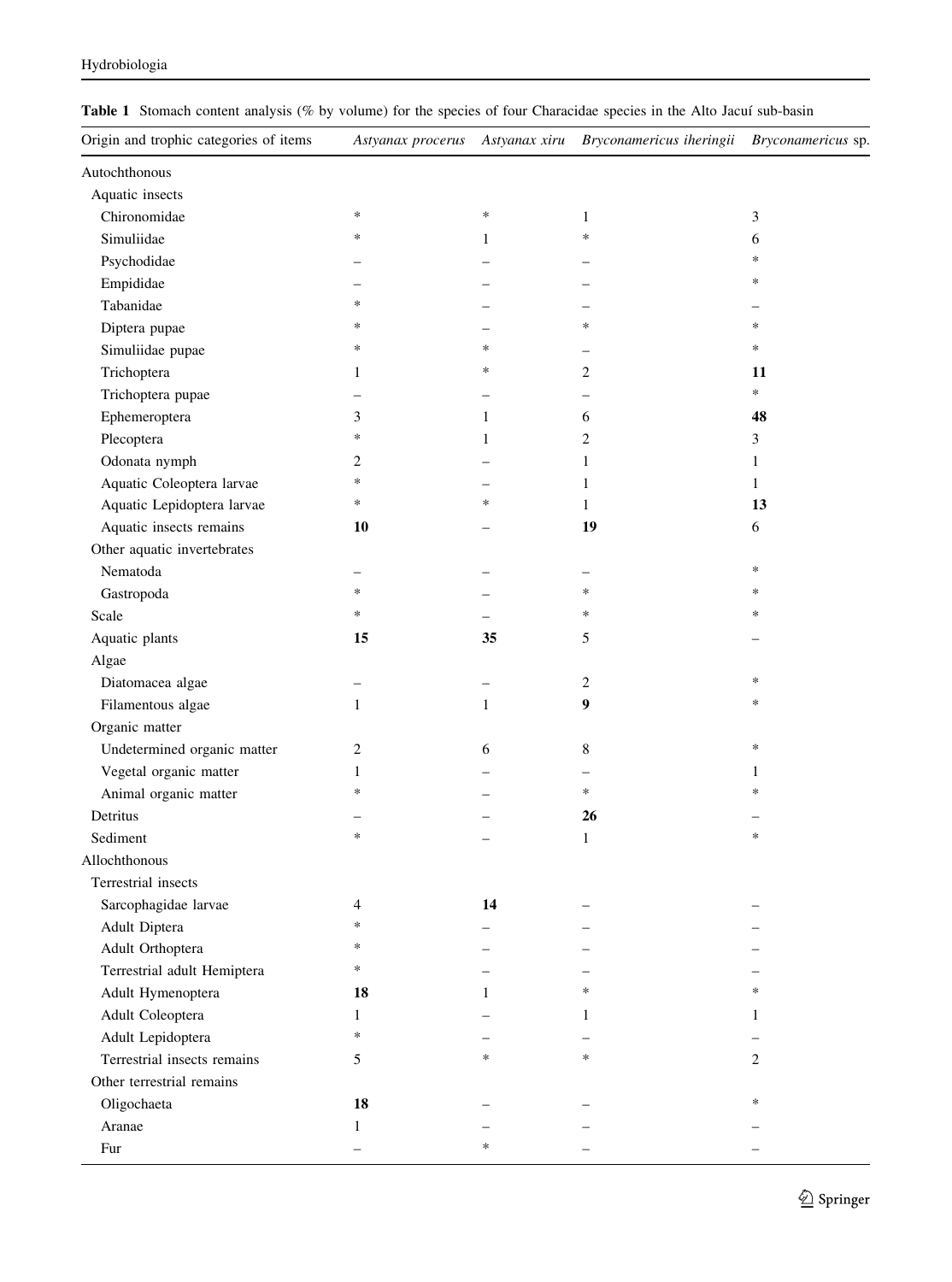<span id="page-5-0"></span>Table 1 continued

| Origin and trophic categories of items             |    |                          | Astyanax procerus Astyanax xiru Bryconamericus iheringii Bryconamericus sp. |             |
|----------------------------------------------------|----|--------------------------|-----------------------------------------------------------------------------|-------------|
| Terrestrial plants                                 | 15 | 39                       |                                                                             |             |
| Number of stomach analyzed                         | 66 |                          | 103                                                                         | 156         |
| Variation of size (standard length—mm) 25.00–72.46 |    | 28.87-117.92 35.00-74.73 |                                                                             | 35.00–61.71 |

The bold values are the most representative items

The asterisk indicates a contribution less than 1%

Table 2 Pianka's index results for observed niche overlap values for four Characidae species and simulated values for the null model

| Sampling unit     | Observed index | Mean of simulated index | Variance of simulated index | P (observed $\ge$ simulated) |
|-------------------|----------------|-------------------------|-----------------------------|------------------------------|
| June $2012$       | 0.20           | 0.11                    | 0.006                       | 0.12                         |
| August 2012       | 0.10           | 0.09                    | 0.005                       | 0.34                         |
| October 2012      | 0.37           | 0.15                    | 0.002                       | 0.06                         |
| December $2012^a$ | 0.42           | 0.19                    | 0.006                       | 0.008                        |
| February 2013     | 0.11           | 0.11                    | 0.005                       | 0.40                         |
| April 2013        | 0.20           | 0.17                    | 0.01                        | 0.28                         |
| June $2013^a$     | 0.63           | 0.22                    | 0.001                       | 0.002                        |

Overlap values range from zero to one to the Pianka's index

<sup>a</sup> Indicate the sampling months with intermediate and high niche overlap

(Table [5](#page-8-0); Fig. [3b](#page-8-0)). Bryconamericus iheringii assimilated similar fractions of aquatic invertebrates and algae (Fig. [3c](#page-8-0)), whereas Bryconamericus sp. assimilated primarily aquatic invertebrates and only small fractions of terrestrial invertebrates (Table [5;](#page-8-0) Fig. [3](#page-8-0)d). Despite consumption by A. procerus, B. iheringii, and Bryconamericus sp., terrestrial plants are likely not assimilated by these species (Table [5;](#page-8-0) Fig. [3b](#page-8-0), c, d). In contrast, aquatic plants were only consumed by A. xiru and are also likely assimilated (Table [5;](#page-8-0) Fig. [3a](#page-8-0)).

#### **Discussion**

We found that four syntopic characid fishes utilized an array of prey items, including plants and invertebrates as well as autochthonous and allochthonous resources; however, differences in their relative consumption resulted in low degrees of dietary overlap among species. Additionally, we found that invertebrates were often preferentially assimilated, but we also report that some species assimilate large fractions of plants. Our findings are consistent with the hypothesis that these species may coexist via resource partitioning and also demonstrate the trophic diversity among characid fishes that often dominate Neotropical freshwater ecosystems.

A species niche is often defined as a hypervolume of " $n$ " dimensions, with each dimension representing a condition or resources that allow a species to survive and reproduce (Hutchinson, [1957\)](#page-12-0). Such matrices all change spatially and temporally, and can represent environmental (e.g. temperature, salinity, substrate) and trophic (prey and predators) fields. This study considers only the trophic dimension by quantifying the resources consumed and assimilated by species. Additionally, our results pertain only to the species realized niches within the context of a community in which they co-occur. Stomach contents revealed that Astyanax procerus primarily ingested allochthonous items of animal and vegetal origin, whereas Astyanax xiru ingested both aquatic and terrestrial plants. The consumption of Sarcophagidae larvae by A. xiru may be inadvertent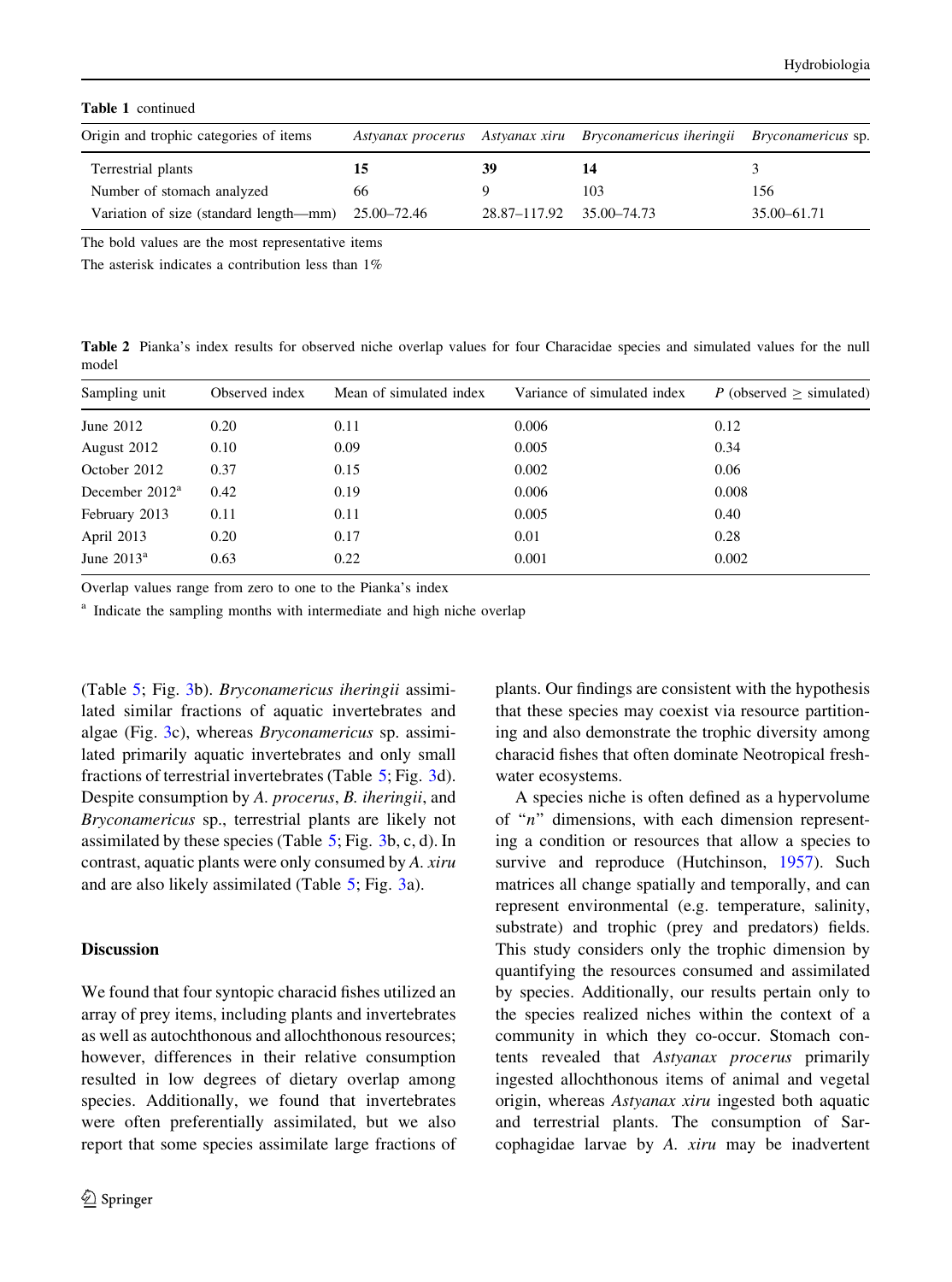<span id="page-6-0"></span>

Table 3 Pairwise Pianka's niche overlap between characid species in December 2012 (above diagonal) and June 2013 (below diagonal), in which EcoSimR analysis indicated that niche overlap among species was intermediate to high (Table [2](#page-5-0))

|    | AP    | AX    | ВI    | BR    |
|----|-------|-------|-------|-------|
| AP |       | 0.389 | 0.753 | 0.189 |
| AX | N/A   |       | 0.271 | 0.629 |
| BI | 0.619 | N/A   |       | 0.292 |
| BR | 0.407 | N/A   | 0.862 |       |
|    |       |       |       |       |

Species codes: Astyanax procerus (AP), Astyanax xiru (AX), Bryconamericus iheringii (BI), and Bryconamericus sp. (BR)

because these larvae are necrophagous (Costa et al., [2006\)](#page-11-0), suggesting that the source of the larvae may have been a dead animal body in the stream. This situation demonstrates the opportunistic foraging behavior of Astyanax species. Bryconamericus iheringii fed more from autochthonous items, both of animal and vegetal origin, while Bryconamericus sp. consumed primarily aquatic insects. Based on the Pianka's index and the null model results, we confirmed low feeding overlap among these species. The only period of high overlap according to Pianka's index occurred when species consumed large volumes of items such as Ephemeroptera and aquatic insect remains during two sampling months (December 2012 and June 2013).

Aquatic invertebrates (i.e., larval insects) are important food sources for fishes because they often occur in abundance in Neotropical streams (Boulton et al., [2008;](#page-11-0) Winemiller et al., [2008\)](#page-13-0), including in the Caixões River. In a previous study conducted in the same region as this one, Bonato & Fialho [\(2014](#page-11-0)) also found high dietary overlap between Trichomycterus poikilos Ferrer & Malabarba, 2013 and Heptapterus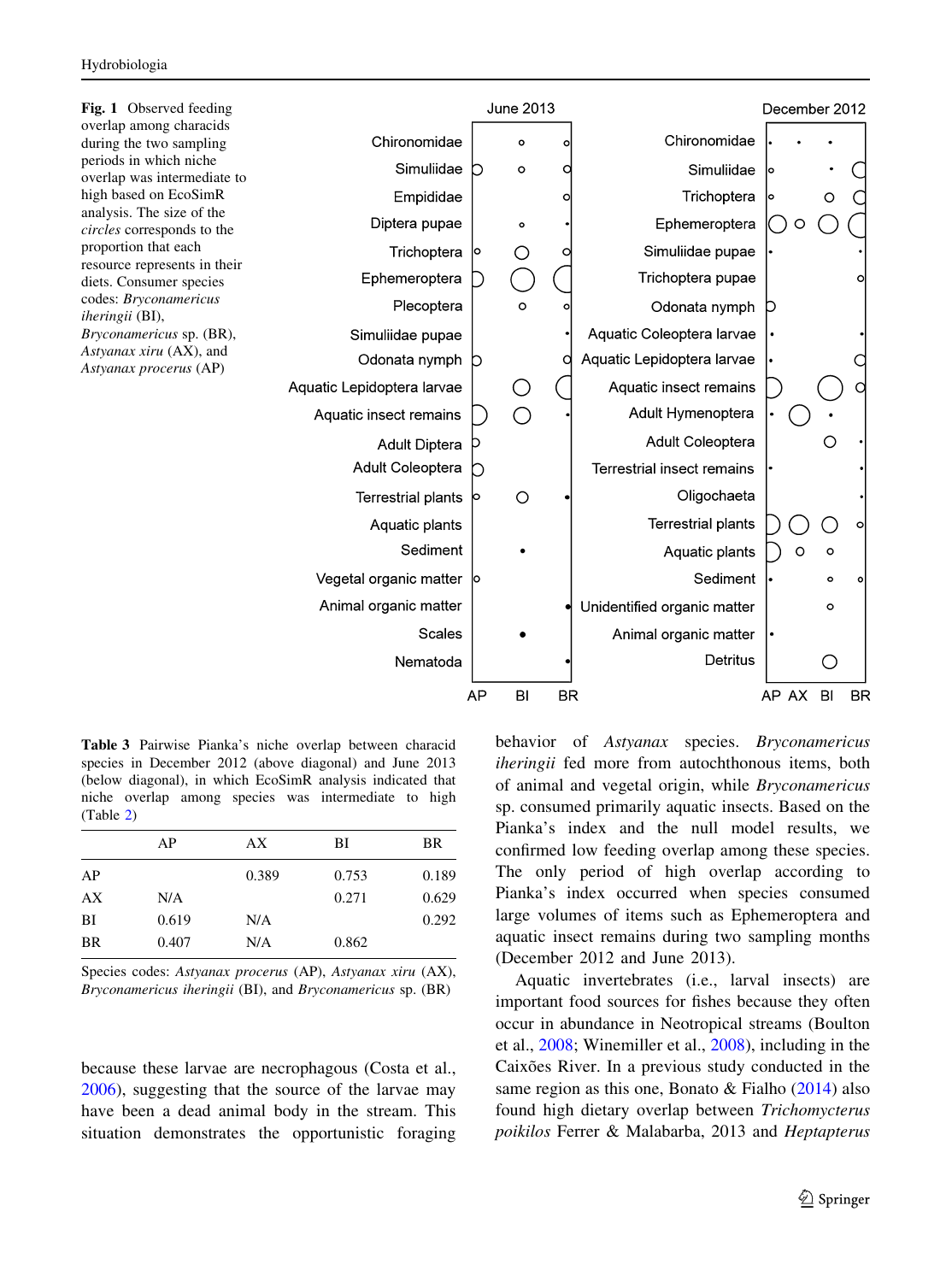<span id="page-7-0"></span>Fig. 2 Bi-plot (mean  $\pm$  SD) depicting the isotopic relationships among Astyanax procerus, Astyanax xiru, Bryconamericus iheringii, and Brycomamericus sp. and their potential prey items. Note that some items are shown that were not included in the mixing models (Table [3\)](#page-6-0) because they are not prey items of the characids. For references to color, see the online version



Table 4 Functional groupings of prey items used in the mixing models to estimate the diets of Astyanax xiru, Astyanax procerus, Bryconamericus iheringii, and Bryconamericus sp. Isotopic values are means  $(\pm SD)$ 

| Source                   | Specific source (number of samples) | $^{15}$ N      | $^{13}$ C       | C/N  |
|--------------------------|-------------------------------------|----------------|-----------------|------|
| Aquatic plant            | Podostemaceae (2)                   | $6.0 \pm 1.4$  | $-20.1 \pm 0.9$ | 12.6 |
| Aquatic plant            | Podostemaceae (2)                   | $6.3 \pm 1.7$  | $-25.7 \pm 1.4$ | 10.9 |
| Aquatic plant            | Bryophyta (2)                       | $4.8 \pm 0.9$  | $-27.8 \pm 2.5$ | 14.1 |
| Terrestrial plant        | Bamboo (1)                          | $-0.6$         | $-32.1$         | 23.7 |
| Terrestrial plant        | Leaves $(1)$                        | 1.71           | $-28.7$         | 21.3 |
| Algae                    | Periphyton (5)                      | $4.6 \pm 0.2$  | $-19.4 \pm 1.1$ | 9.8  |
| Algae                    | Periphyton (1)                      | 3.1            | $-16.8$         | 11.2 |
| Aquatic invertebrate     | Ephemeroptera (2)                   | $5.3 \pm 0.1$  | $-27.9 \pm 0.6$ | 5.4  |
| Aquatic invertebrate     | Trichoptera (4)                     | $6.4 \pm 0.9$  | $-28.0 \pm 2.5$ | 5.5  |
| Aquatic invertebrate     | Plecoptera $(1)$                    | 5.6            | $-27.9$         | 5.4  |
| Aquatic invertebrate     | Odonata (1)                         | 7.5            | $-27.7$         | 5.1  |
| Aquatic invertebrate     | Lepidoptera $(1)$                   | 7.1            | $-22.3$         | 5.2  |
| Terrestrial invertebrate | Ant $(2)$                           | $3.65 \pm 0.7$ | $-25.3 \pm 0.7$ | 5.6  |
| Terrestrial invertebrate | Bee $(1)$                           | 3.7            | $-24.4$         | 5.6  |
| Terrestrial invertebrate | Oligochaeta (1)                     | 4.01           | $-25.2$         | 5.5  |

In most cases, multiple individuals were pooled together for each sample

sp. due to consumption of aquatic insects. According to Hardin ([1960\)](#page-12-0), ecologically similar species cannot coexist if they use the same resources due to resulting resource-based competition. In response to such competition, species may reduce niche overlap via resource partitioning or exploitation of a novel resource (Pianka, [1974;](#page-13-0) Ross, [1986;](#page-13-0) Towsend et al., [2006\)](#page-13-0). Alternatively, if resources are abundant and not limiting, species may coexist despite similar resource use. For example, Guo et al. [\(2015](#page-12-0)) demonstrated with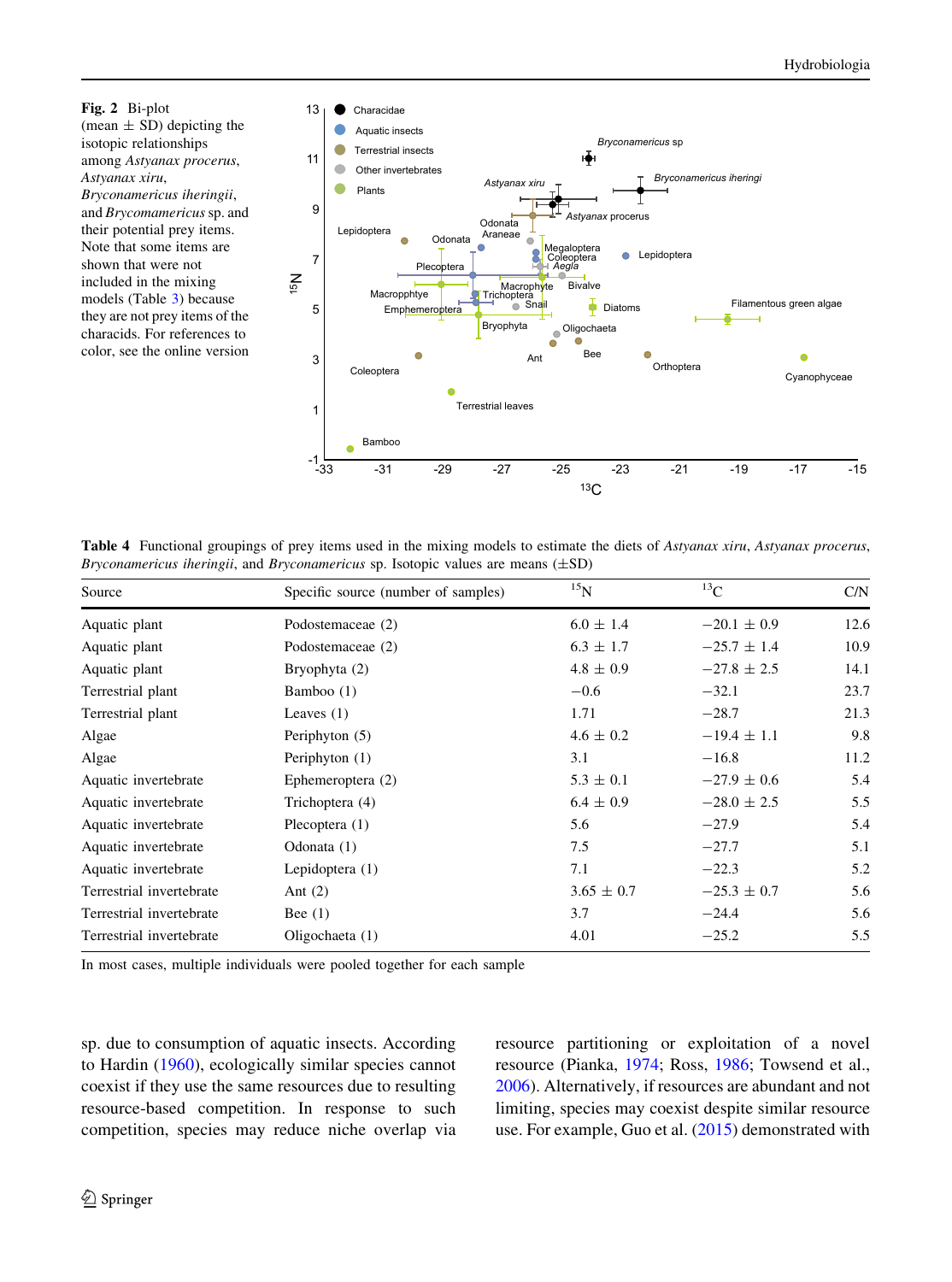<span id="page-8-0"></span>

Fig. 3 Density plots depicting the relative isotopic contribution of prey items to Astyanax xiru (a), Astyanax procerus (b), Bryconamericus iheringii (c), and Bryconamericus sp. (d) as



estimated by a SIAR Bayesian mixing model. Note that the yaxes are not standardized across panels. For references to color, see the online version

Table 5 Mean (95% C.I.) assimilation (%) of generalized groups of prey items by four characid species: Astyanax procerus, Astyanax xiru, Bryconamericus iheringii, and Bryconamericus sp. as estimated by a dual-isotope Bayesian SIAR mixing model

| Prey item                 | Consumer    |             |               |                           |  |
|---------------------------|-------------|-------------|---------------|---------------------------|--|
|                           | A. procerus | A. xiru     | B. iheringii  | <i>Bryconamericus</i> sp. |  |
| Aquatic invertebrates     | $1(0-90)$   | $12(2-32)$  | $75(63 - 86)$ | 73 (60-88)                |  |
| Terrestrial invertebrates | $37(0-100)$ | $57(42-91)$ |               | $21(12-32)$               |  |
| Aquatic plants            | $47(0-100)$ | $31(38-79)$ |               |                           |  |
| Terrestrial plants        | $14(0-77)$  |             | $2(1-5)$      | $5(2-12)$                 |  |
| Algae                     |             |             | $23(14-33)$   |                           |  |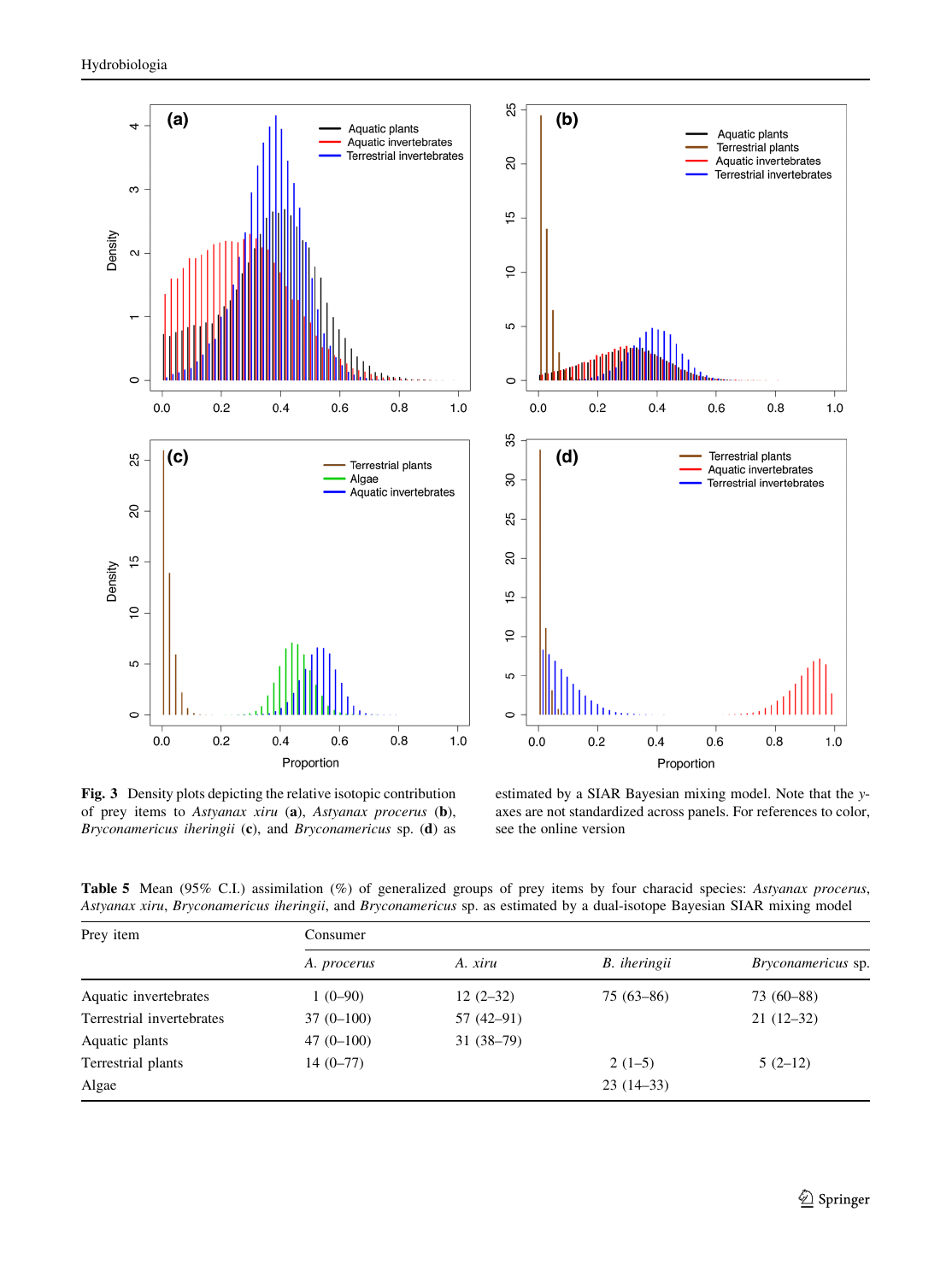their results that even with a high overlap, two invasive gobies coexisted at similar abundances in Lake Erhai in China because the species had access to sufficiently many food resources that prevented the development of competitive interactions. The processes that led to the observed scenario, in which there seems to be low degrees of dietary overlap among characids in the Caixões River, may have been shaped for a long time during their coevolution. Oftentimes, present day patterns among species may be due to negative interactions from past competition that selected for accommodative processes such as resource partitioning (i.e., ''the ghost of competition past''; Connell, [1980\)](#page-11-0) (Bonato & Fialho, [2014;](#page-11-0) Frehse et al., [2015\)](#page-11-0). Although, we do not have information about resource availability, our results are consistent with predictions associated with the rise of resource partitioning in response to periods of resource-based competition (Pianka, [1974](#page-13-0); Connell, [1980\)](#page-11-0). Furthermore, ecologically- and phylogenetically-similar species are predicted to exhibit some degree of ecological differentiation to facilitate their coexistence (Hutchinson, [1957\)](#page-12-0).

Ecological differentiation can involve activity patterns, reproductive season, habitat, and diet (MacArthur, [1958\)](#page-12-0). The feeding specialization exhibited by the two Astyanax species in which they largely consume plants may prevent dietary overlap with Bryconamericus. Guo et al. [\(2015](#page-12-0)) emphasizes that specialization in food resources are often crucial to enhance coexistence by reducing interspecific competition. Another mechanism that allows the cooccurrence of different species would be the use of different habitats for feeding. Astyanax are species that forage in the water column and from the water surface, whereas Bryconamericus are benthic and thus forage primarily from the substrate (Casatti, [2002](#page-11-0); Orciolli & Bennemann, [2006](#page-12-0); Peretti & Andrian, [2008\)](#page-12-0). Also, morphology is a factor that may prevent or reduce dietary niche overlap between species (Skúlason  $\&$ Smith; [1995](#page-13-0); Rezende et al., [2013](#page-13-0); Song & Kim, [2014](#page-13-0); Abilhoa et al., [2016\)](#page-11-0). Traits such as head shape, mouth angle, and gill morphology are closely associated with the trophic characteristics of fishes (Gerking, [1994](#page-12-0)). Additionally, tooth morphology, number, and diversity are associated with the type of foods consumed by fishes and may permit the exploitation of different trophic roles (Géry, [1977;](#page-12-0) Burress, [2016](#page-11-0)). Features such as mouth position may be important for dietary patterns among characids (Bonato et al., [2017\)](#page-11-0). For example, Astyanax has terminal jaws and B. iheringii has sub-terminal jaws, which may reflect where fishes feed in the water column (Burress et al., [2016a\)](#page-11-0).

The four characid species were most enriched in  $\mathrm{^{15}N}$ ratios than all surveyed prey items, which is indicative of being consumers (Post, [2002](#page-13-0)). Bryconamericus iheringii assimilated primarily aquatic invertebrates and secondarily algae. The carbon assimilated by this species is likely derived from algae because the species were depleted in  ${}^{13}$ C ratios, which are more similar to that of algae than the other species. Bryconamericus iheringii may graze algae from rocky surfaces. Brito et al. [\(2006\)](#page-11-0) also classified B. microcephalus as a secondary consumer, whereas Neres-Lima et al. [\(2016\)](#page-12-0) classified the same species as omnivorous based on their isotopic relationship with algae, indicating the potential importance of this resource. However, Rodrigues et al. [\(2013\)](#page-13-0) observed that B. iheringii was the most enriched species in both  $\delta^{13}$ C and  $\delta^{15}$ N and classified the species in the second trophic level and isotopically associated them with zooplankton. According to Burress et al. [\(2013\)](#page-11-0), Bryconamericus iheringii in the Cuareim River had similar  $\delta^{15}N$  as Astyanax, but had  $\delta^{13}$ C more similar to that of aquatic macrophytes. In this study, Bryconamericus sp. were the most enriched in  $15N$  ratios, which resulted in estimates that they primarily assimilate aquatic invertebrates followed by terrestrial invertebrates. Based on these results, the gut content data were corroborated despite the fact that gut content analyses did not show the high use of terrestrial insects by Bryconamericus sp. Previously, Bryconamericus species have been classified in many trophic guilds because they ingest many types of prey, including algae and detritus in degraded environments (Orciolli & Bennemann,  $2006$ ; Brandão-Gonçalves et al., [2009](#page-11-0); Mazzoni & Rezende, [2009](#page-12-0); Bonato et al., [2012](#page-11-0)). The highly variable trophic roles of B. iheringii across ecosystems may indicate their trophic plasticity in response to different environmental conditions (Vitule et al., [2013](#page-13-0); Vidal et al., [2014\)](#page-13-0). Such trophic plasticity may also explain their high abundance in the Caixões River.

We observed that Astyanax xiru and A. procerus had similar  $^{15}N$  and  $^{13}C$  ratios associated with assimilation of large fractions of terrestrial invertebrates and aquatic plants. Therefore, we concluded that A. procerus assimilates both animal and plant resources. Animal resources also appear to be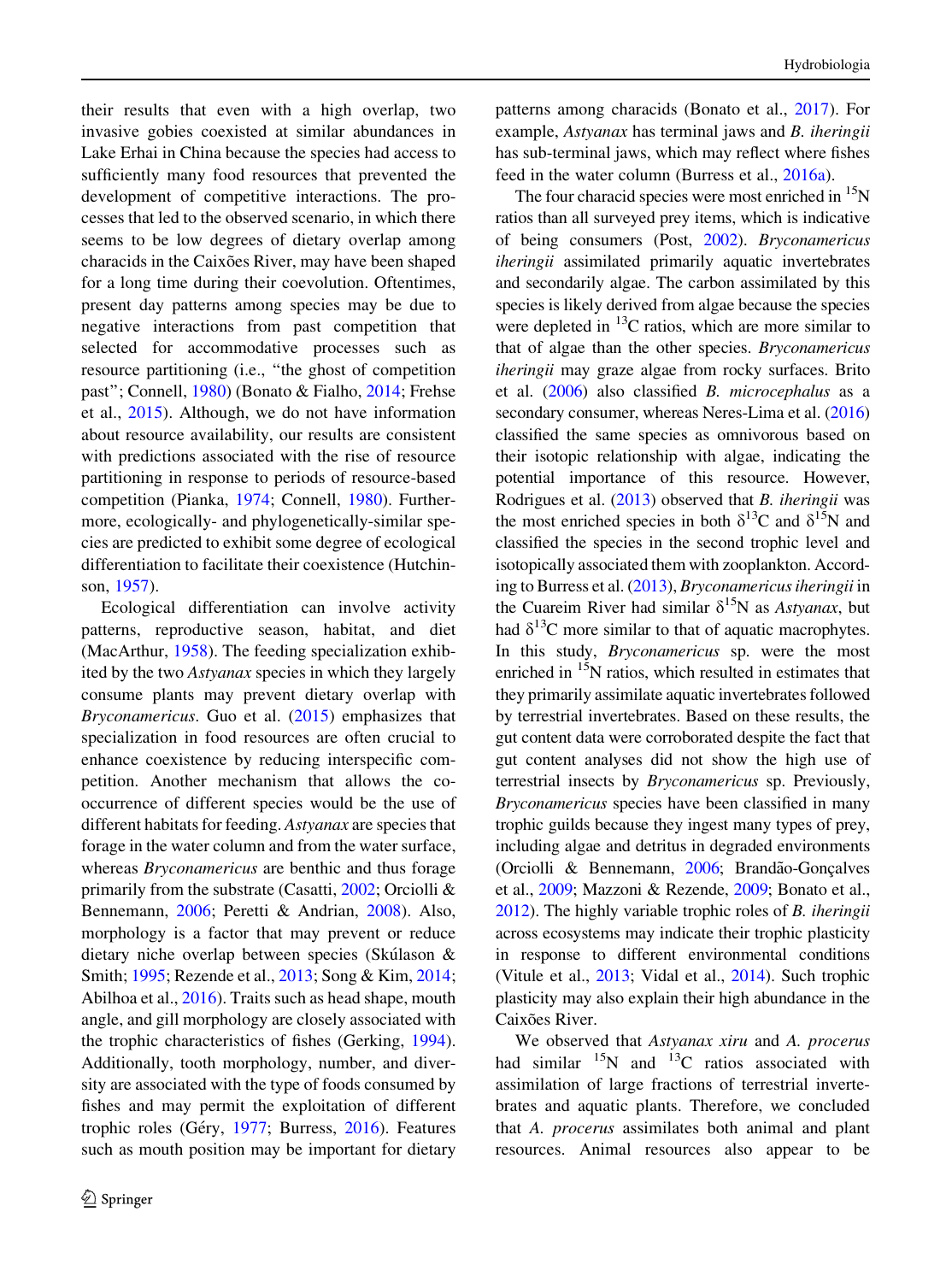assimilated by A. xiru, although the volumetric contribution of these resources is lower. There are no published ecological data on either Astyanax species because they were recently described (Lucena et al., [2013b\)](#page-12-0). However, in the upper Uruguay River basin, Neves & Delariva (in preparation) found that the diet of A. xiru was more than 75% terrestrial plants and seeds. Mont'Alverne et al. [\(2016](#page-12-0)), using isotopic signatures, also found herbivorous (Astyanax jacuhiensis (Cope, 1894)) and omnivorous (A. fasciatus (Cuvier, 1819), A. eigenmaniorum (Cope, 1894)) characid species in Patos Lagoon. In contrast, Astyanax species (Astyanax spp., A. alburnus (Hensel, 1870) (now is Diapoma alburnus), A. bimaculatus (Linnaeus, 1758), A. eigenmaniorum and A. fasciatus) occupied intermediary trophic positions in the fresh-water part of Patos Lagoon (Garcia et al., [2007](#page-12-0)). According to previous studies, isotopic signatures indicate that macrophytes are an important resource for Astyanax species in the freshwater part of lagoons (Garcia et al., [2006,](#page-12-0) [2007;](#page-12-0) Rodrigues et al., [2013\)](#page-13-0) and stream ecosystems (Burress et al., [2013](#page-11-0)). Likewise, plants were a very important item for the Astyanax in the Caixões River. Here, we found that despite that A. procerus, B. iheringii, and Bryconamericus sp. consumed fractions of terrestrial plants, they did not assimilate nutrients from them. Therefore, perhaps these items were consumed by chance, probably during the ingestion of benthic prey. In contrast, A. xiru appears to assimilate the large fractions of aquatic plants that they consume. Either A. xiru is the only species capable of assimilating plant-derived nutrients or aquatic plants are more easily assimilated than terrestrial plants. The latter hypothesis is consistent with the C/N ratios of the two plant sources (Table [3\)](#page-6-0) such that terrestrial-derived plants may be poorer quality food resources that are more difficult to digest (Whitledge & Rabeni, [1997;](#page-13-0) Roth et al., [2006\)](#page-13-0).

Fishes that consume primarily plants are expected to supplement their diets with animal resources to meet nutritional needs for proper development, especially because these species do not have anatomical modification such as long intestines to maximize absorption of nutrient-poor vegetal resources (Horn, [1989;](#page-12-0) Horn & Messer, [1992](#page-12-0)). Based on gut content analyses, the ingested volume of terrestrial invertebrates by A. xiru was low; however, these items may represent a large proportion of their assimilated nutrients. Similarly, Raubenheimer et al. ([2005\)](#page-13-0) showed that complementary feeding may occur in a temperate girellid species such that algae is the primary source of energy but that animal matter is the primary source of protein. In a review about nutrition ecology of marine herbivores, Clements et al. [\(2009](#page-11-0)) commented that isotopes from high protein resources such as animals are incorporated; however, carbohydrates from a low protein source such as algae or seagrasses are catabolized directly for energy. Thus, estimates of assimilation are currently limited by large discrepancies in protein content of food items, particularly for herbivores and omnivores that consume a wide variety of food items. However, the depleted C/N ratios observed suggest that biases introduced from lipid content are low (Post et al., [2007\)](#page-13-0). Therefore, it may be more likely that  $\delta^{13}$ C and  $\delta^{15}$ N are not assimilated equally which is an assumption of the dual-isotope mixing models (Hopkins & Ferguson, [2012\)](#page-12-0). Indeed,  $\delta^{13}$ C and  $\delta^{15}$ N appear to be assimilated independently by some stream fishes such that they preferentially assimilate large fractions of  $\delta^{15}N$  from invertebrates, even if they represent a small proportion of their diets (Burress et al., [2016b\)](#page-11-0). Regardless, we demonstrate that both plant and invertebrate resources are important food resources for Astyanax populations.

We verified the existence of resource partitioning by Characidae populations that may allow their coexistence via reduced competition among species (Hardin, [1960](#page-12-0); Connell, [1980](#page-11-0)). Alternatively, these patterns may be related to differences in morphology or the high abundance of resources in Neotropical streams. Based on stomach content and isotopic data, we demonstrated that characids generally assimilate prey items consistent with their consumption, except that aquatic plants may be more easily assimilated than terrestrial plants. Furthermore, our results indicated that the diets of omnivorous/herbivorous species were complemented with animal matter, which was highly assimilated relative to the proportions consumed. Therefore, the physiological capacity to preferentially assimilate limited nutrients may allow species to satisfy their nutrient and metabolic demands while partitioning their resources and thereby facilitate coexistence among these species.

Acknowledgements We thank the colleagues of the Ichthyology Lab at the Universidade Federal do Rio Grande do Sul for field work; the Dr. J. Ferrer, Dr. P.C. Silva and Dr.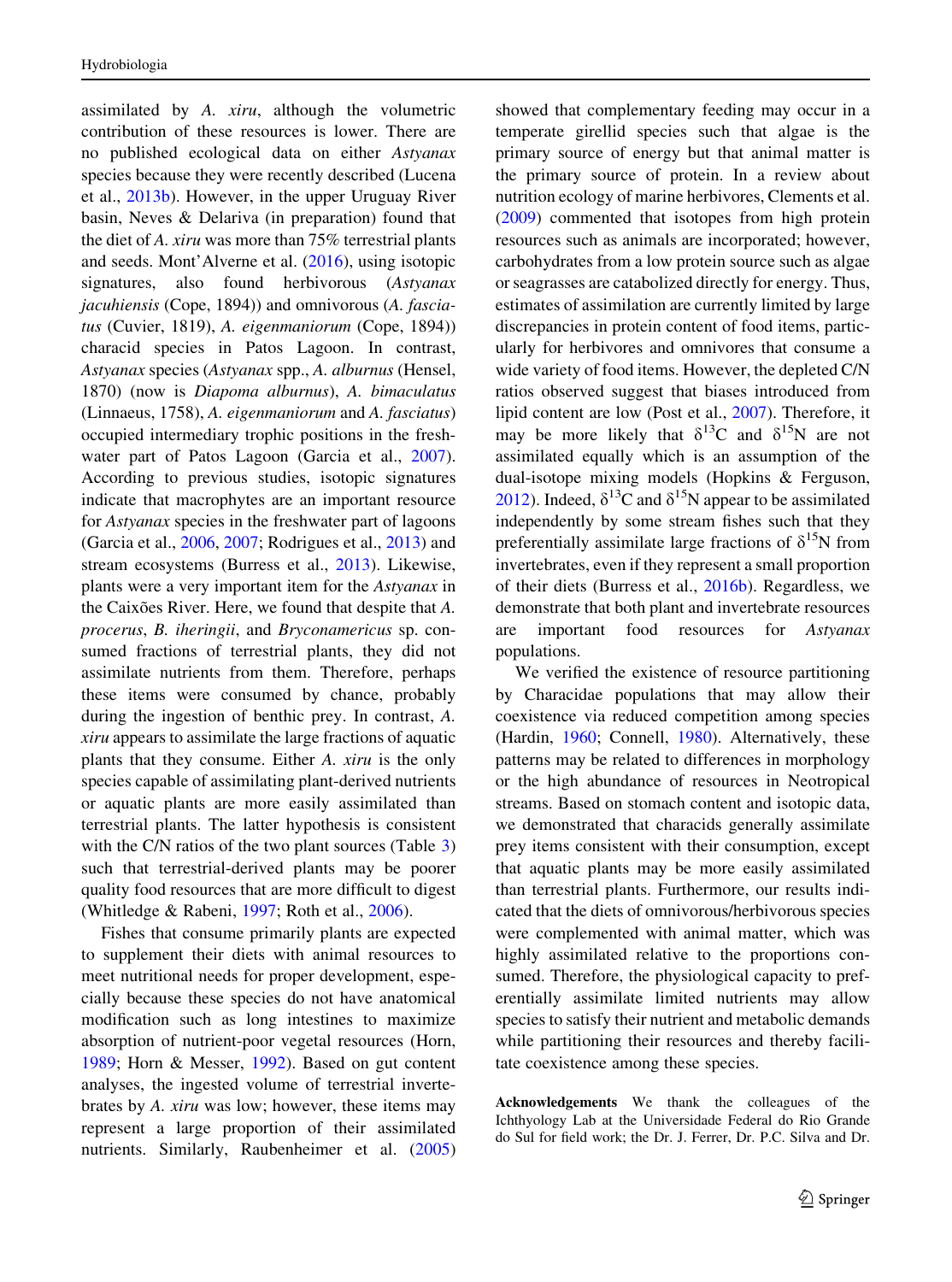<span id="page-11-0"></span>L.R. Malabarba for help in identifying the species studied; and Coordenação de Aperfeiçoamento de Pessoal de Nível Superior (CAPES, Proc. 1104786, to KOB) for financial support.

#### Compliance with ethical standards

Conflict of Interest The authors declare that they have no conflict of interest.

## References

- Abelha, M. C. F., A. A. Agostinho & E. Goulart, 2001. Plasticidade trófica em peixes de água doce. Acta Scientiarum 23: 425–434.
- Abilhoa, V., M. O. Valduga, F. A. Frehse & J. R. S. Vitule, 2016. Use of food resources and resource partitioning among five syntopic species of Hypostomus (Teleostei: loricariidae) in an Atlantic Forest river in southern Brazil. Zoologia 33:  $1 - 7$ .
- Albrecht, M. & N. K. Gotelli, 2001. Spatial and temporal niche partitioning in grassland ants. Oecologia 126: 134–141.
- Anderson, C. & G. Cabana, 2007. Estimating the trophic position of aquatic consumers in river food webs using stable nitrogen isotopes. Journal of the North American Benthological Society 26: 273–285.
- Bearhop, S., C. E. Adams, S. Waldron, R. A. Fuller & H. Macleod, 2004. Determining trophic niche width: a novel approach using stable isotope analysis. Journal of Animal Ecology 73: 1007–1012.
- Beneditto, A. P. M., C. E. Rezende, P. B. Camargo & H. A. Kehrig, 2013. Trophic niche comparison between two predators in northern Rio de Janeiro State, Brazil: a stable isotopes approach. Biota Neotropica 13: 29–33.
- Brandão-Gonçalves, L., S. E. Lima-Junior & Y. R. Suarez, 2009. Hábitos alimentares de Bryconamericus stramineus Eigenmann, 1908 (Characidae), em diferentes riachos da sub-bacia do Rio Guiraı´, Mato Grosso do Sul, Brasil. Biota Neotropica 9: 135–143.
- Brito, E. F., T. P. Moulton, M. L. Souza & S. E. Bunn, 2006. Stable isotope analysis indicates microalgae as the predominant food source of fauna in a coastal forest stream, south-east Brazil. Austral Ecology 31: 623–633.
- Bonato, K. O., R. L. Delariva & J. C. Silva, 2012. Diet and trophic guilds of fish assemblages in two streams with different anthropic impacts in the northwest of Paraná, Brazil. Zoologia 29: 27–38.
- Bonato, K. O. & C. B. Fialho, 2014. Evidence of niche partitioning under ontogenetic influences among three morphologically similar Siluriformes in small subtropical streams. PLoS ONE 9: 1–12.
- Bonato, K. O., E. D. Burress & C. B. Fialho, 2017. Dietary differentiation in relation to mouth and tooth morphology of a neotropical characid fish community. Zoologischer Anzeiger 267: 31–40.
- Boulton, A. J., L. Boyero, A. P. Covich, M. Dobson, S. Lake & R. Pearson, 2008. Are tropical streams ecologically different from temperate streams? In Dudgeon, D. (ed.), Tropical Stream Ecology. Academic Press, California: 257–284.
- Burress, E. D., A. Duarte, M. M. Gangloff & L. Siefferman, 2013. Isotopic trophic guild structure of a diverse subtropical South American fish community. Ecology of Freshwater Fish 22: 66–72.
- Burress, E. D., 2016. Ecological diversification associated with the pharyngeal jaw diversity of Neotropical cichlid fishes. Journal of Animal Ecology 85: 302–313.
- Burress, E. D., M. L. Holcomb, M. Tan & J. W. Armbruster, 2016a. Ecological diversification associated with the benthic-to-pelagic transitions by North American minnows. Journal of Evolutionary Biology 30: 549–560.
- Burress, E. D., M. L. Holcomb & J. W. Armbruster, 2016b. Ecological clustering within a diverse minnow assemblage according to morphological, dietary and isotopic data. Freshwater Biology 61: 328–339.
- Casatti, L., 2002. Alimentação dos peixes em um riacho do Parque Estadual Morro do Diabo, Bacia do Alto Rio Paraná, sudeste do Brasil. Biota Neotropica 2: 1-14.
- Clements, K. D., D. Raubenheimer & J. H. Choat, 2009. Nutritional ecology of marine herbivorous fishes: ten years on. Functional Ecology 23: 79–92.
- Cresson, P., S. Ruitton & M. Harmelin-Vivien, 2016. Feeding strategies of co-occurring suspension feeders in an oligotrophic environment. Food Webs 6: 19–28.
- Compson, Z. G., B. A. Hungate, G. W. Koch, S. C. Hart, J. M. Maestas, K. J. Adams, T. G. Whitham & J. C. Marksm, 2014. Closely related tree species differentially influence the transfer of carbon and nitrogen from leaf litter up the aquatic food web. Ecosystems 18: 186–201.
- Connell, J. H., 1980. Diversity and the coevolution of competitors, or the ghost of competition past. Oikos 35: 131–138.
- Costa, C., S. Ide & C. E. Simonka, 2006. Insetos imaturos. Metamorfose e identificação. Holos Editora, Ribeirão Preto.
- DeNiro, M. J. & S. Epstein, 1978. Influence of diet on the distribution of carbon isotopes in animals. Geochimica at Cosmochimica Acta 42: 495–506.
- DeNiro, J. & S. Epstein, 1981. Influence of diet on the distribution of nitrogen isotopes in animals. Geochimica at Cosmochimica Acta 45: 341–351.
- Di Beneditto, A. P. M., C. M. M. Souza, H. A. Kehrig & C. E. Rezende, 2011. Use of multiple tools to assess the feeding preference of coastal dolphins. Marine Biology 158: 2209–2217.
- Di Beneditto, A. P. M., V. T. Bittar, P. B. Camargo, C. E. Rezende & H. A. Kehrig, 2012. Mercury and nitrogen isotope in a marine species from a tropical coastal food web. Archives of Environmental Contamination and Toxicology 44: 264–271.
- Frehse, F. A., M. O. Valduga, M. F. M. Corrêa, P. C. Pinheiro & J. R. S. Vitule, 2015. Feeding ecology and resource sharing patterns between Stellifer rastrifer (Jordan, 1889) and S. brasiliensis (Schultz, 1945) (Perciformes: Sciaenidae) along the coasts of Paraná and Santa Catarina, Brazil. Journal of Applied Ichthyology 31: 479–486.
- Fry, B., 2008. Stable isotope ecology. Springer Science Business Media, New York.
- Galetti, M., C. Donatti, M. A. Pizo & H. Giacomini, 2008. Big fish are the best: seed dispersal of Bactris glaucescens by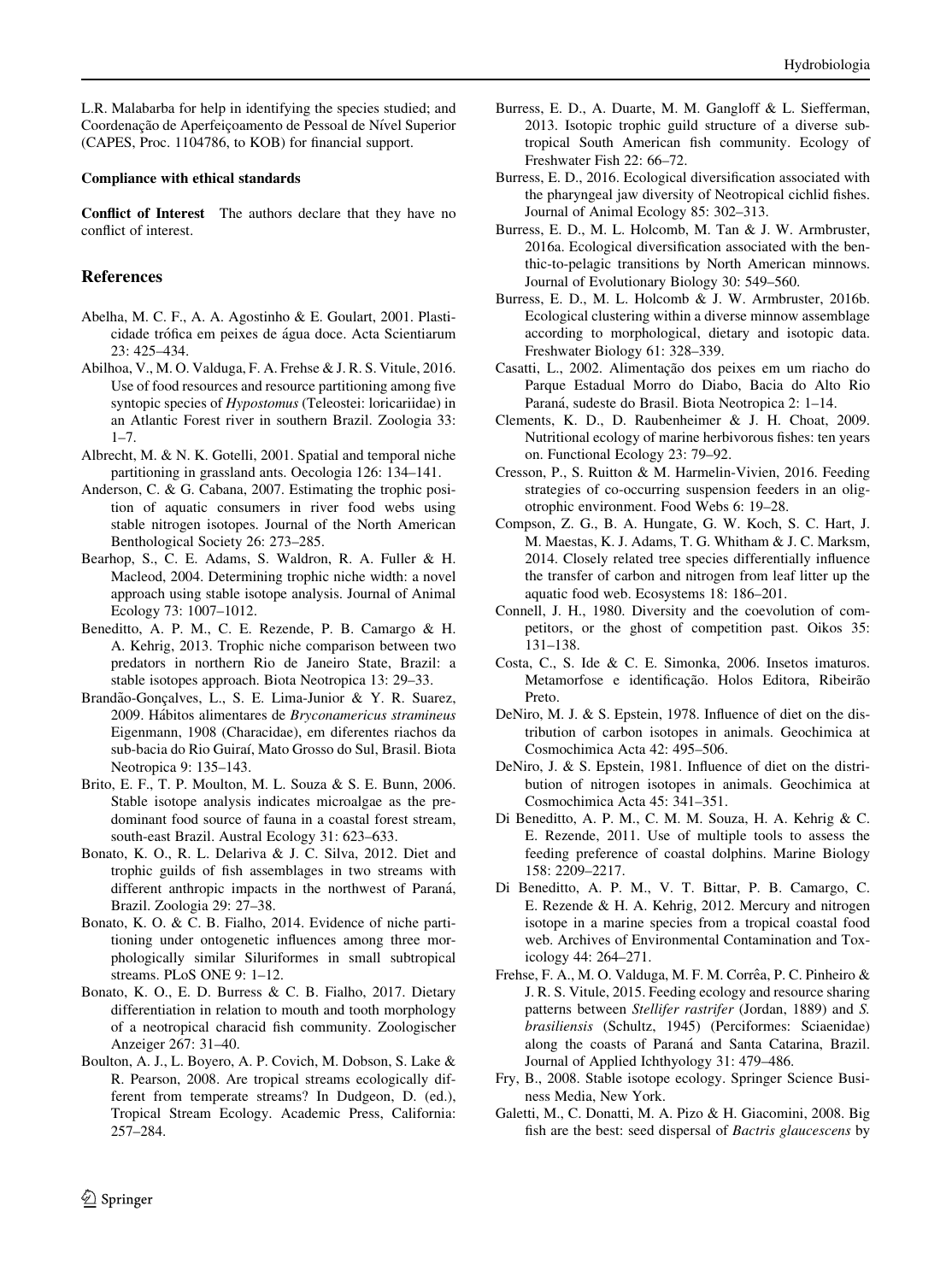<span id="page-12-0"></span>the pacu fish (Piaractus mesopotamicus) in the Pantanal, Brazil. Biotropica 40: 386–389.

- Garcia, A. M., D. J. Hoeinghaus, J. P. Vieira, K. O. Winemiller, D. M. L. MottaMarques & M. A. Bemvenuti, 2006. Preliminary examination of food web structure of Nicola Lake (Taim Hydrological System, south Brazil) using dual C and N stable isotope analyses. Neotropical Ichthyology 4: 279–284.
- Garcia, A. M., D. J. Hoeinghaus, J. P. Vieira & K. O. Winemiller, 2007. Isotopic variation of fishes in freshwater and estuarine zones of a large subtropical coastal lagoon. Estuarine Coastal and Shelf Science 73: 399–408.
- Genner, M. J., G. F. Turner, S. Barker & S. J. Hawkins, 1999. Niche segregation among Lake Malawi cichlid fishes? Evidence from stable isotope signatures. Ecology Letters 2: 185–190.
- Géry, J., 1977. Characoids of the world. T.F.H, Neptune City.
- Gerking, S. D., 1994. Feeding ecology of fish. Academic Press Inc, California.
- German, D. P., B. C. Nagle, J. M. Villeda, A. M. Ruiz, A. W. Thomson, S. C. Balderas & D. H. Evans, 2009. Evolution of herbivory in a carnivorous clade of minnows (Teleostei: Cyprinidae): effects on gut size and digestive physiology. Physiological and Biochemical Zoology 83: 1–18.
- Gotelli, N. J., 2000. Null model analysis of species co-occurrence patterns. Ecology 81: 2606–2621.
- Grossman, G. D., 1986. Food resources partitioning in a rocky intertidal fish assemblage. Journal of Zoology 1: 317–355.
- Guo, Z., J. Liu, S. Lek, Z. Li, F. Zhu, J. Tang, R. Britton & J. Cucherousset, 2015. Coexisting invasive gobies reveal no evidence for temporal and trophic niche differentiation in the sublittoral habitat of Lake Erhai, China. Ecology of Freshwater Fish 26: 42–52.
- Hardin, G., 1960. The competitive exclusion principle. Science 131: 1292–1297.
- Hellawell, J. M. & R. A. Abel, 1971. Rapid volumetric method for the analysis of the food of fishes. Journal of Fish Biology 3: 29–37.
- Hemmi, A. & V. Jormalainen, 2002. Nutrient enhancement increases performance of a marine herbivore via quality of its food alga. Ecology 83: 1052–1064.
- Hopkins, J. B. & J. M. Ferguson, 2012. Estimating the diets of animals using stable isotopes and a comprehensive Bayesian mixing model. PLoS One 7: 1–13.
- Horn, M. H., 1989. Biology of marine herbivorous fishes. Oceanography and Marine Biology Annual Reviews 27: 167–272.
- Horn, M. H. & K. S. Messer, 1992. Fish guts as chemical reactors: a model of the alimentary canals of marine herbivorous fishes. Marine Biology 113: 527–535.
- Hutchinson, G. E., 1957. Concluding remarks. Cold Springs Harbor Symposium on Quantitative Biology 22: 415–427.
- Javonillo, R., L. R. Malabarba, S. H. Weitzman & J. R. Burns, 2010. Relationships among major lineages of Characid fishes (Teleostei: Ostariophysi: Characiformes), based on molecular sequence data. Molecular Phylogenetics and Evolution 54: 498–511.
- Lima, F. C. T., L. R. Malabarba, P. A. Buckup, J. F. P. Silva, R. P. Vari & A. Harold, 2003. Genera incertae sedis in characidae. In Reis, R. E., S. O. Kullander & J. J. Ferraris

(eds), Check List of the Freshwater Fishes of South and Central America. EDIPURS, Porto Alegre: 106–169.

- Lucena, C. A. S., J. B. Castro & V. A. Bertaco, 2013a. O uso de óleo de cravo na eutanásia de peixes. Boletim Sociedade Brasileira de Ictiologia 105: 20–24.
- Lucena, C. A. S., J. B. Castro & V. A. Bertaco, 2013b. Three new species of Astyanax from drainages of southern Brazil (Characiformes: Characidae). Neotropical Ichthyology 11: 537–552.
- Mazzoni, R. & C. F. Rezende, 2009. Daily feeding activity of Bryconamericus microcephalus (Characiformes, Characidae) from Córrego Andorinha, Ilha Grande—RJ. Brazilian Journal of Biology 69: 381–384.
- MacArthur, R. H., 1958. Population ecology of some warblers of northeastern coniferous forests. Ecology 39: 599–619.
- Merritt, R. M., & K. W. Cummins, 1996. An introduction to the aquatic insects of North America. Kendall/Hunt, Iowa.
- Mont'Alverne, R., P. E. R. Pereyra & A. M. Garcia, 2016. Trophic segregation of a fish assemblage along lateral depth gradients in a subtropical coastal lagoon revealed by stable isotope analyses. Journal of Fish Biology 89: 770–792.
- Mugnai, R., J. L. Nessimian & D. F. Baptista, 2010. Manual de identificação de macroinvertebrados aquáticos do Estado do Rio de Janeiro. Technical Boocks, Rio de Janeiro.
- Neres-Lima, V., E. F. Brito, F. A. M. Krsulovc, A. M. Detweiler, A. E. Hershey & T. P. Moulton, 2016. High importance of autochthonous basal food source for the food web of a Brazilian tropical stream regardless of shading. International Review of Hydrobiology 101: 132–142.
- Neves, M. P., R. L. Delariva & L. L. Wolff, 2015. Diet and ecomorphological relationships of an endemic, speciespoor fish assemblage in a stream in the Iguacu National Park. Neotropical Ichthyology 13: 245–254.
- Orciolli, M. C. G. & S. T. Bennemann, 2006. Dieta de Bryconamericus iheringii (Ostariophysi: Characidae) em riachos da bacia do rio Tibagi, Estado do Paraná. Acta Scientiarum. Biologycal Sciences 28: 59–63.
- Park, H. J., I. Yeon, E. Han, Y. J. Lee, S. M. Hanchet, G. W. Baeck, Y. Kwon, S. G. Choi, D. W. Lee & C. K. Kang, 2015. Diet study of Antarctic toothfish caught in the east Antarctic based on stomach content, fatty acid and stable isotope analyses. Commission for the Conservation of Antarctic Marine Living Resources 22: 29–44.
- Parnell, A. C., R. Inger, S. Bearhop & A. L. Jackson, 2010. Source partitioning using stable isotopes: coping with too much variation. PLoS ONE 5: 1–5.
- Pelster, B., C. M. Wood, B. Speers-Roesch, W. R. Driedzic, V. Almeida-Val & A. Val, 2015. Gut transport characteristics in herbivorous and carnivorous serrasalmid fish from ionpoor Rio Negro water. Journal of Comparative Physiology B 185: 225–241.
- Peretti, D. & I. F. Andrian, 2008. Feeding and morphological analysis of the digestive tract of four species of fish (Astyanax altiparanae, Parauchenipterus galeatus, Serrasalmus marginatus and Hoplias aff. malabaricus) from the upper Paraná River floodplain, Brazil. Brazilian Journal of Biology 68: 671–679.
- Peterson, B. J. & B. Fry, 1987. Stable isotopes in ecosystem studies. Annual Review of Ecology, and Systematics 18: 293–320.